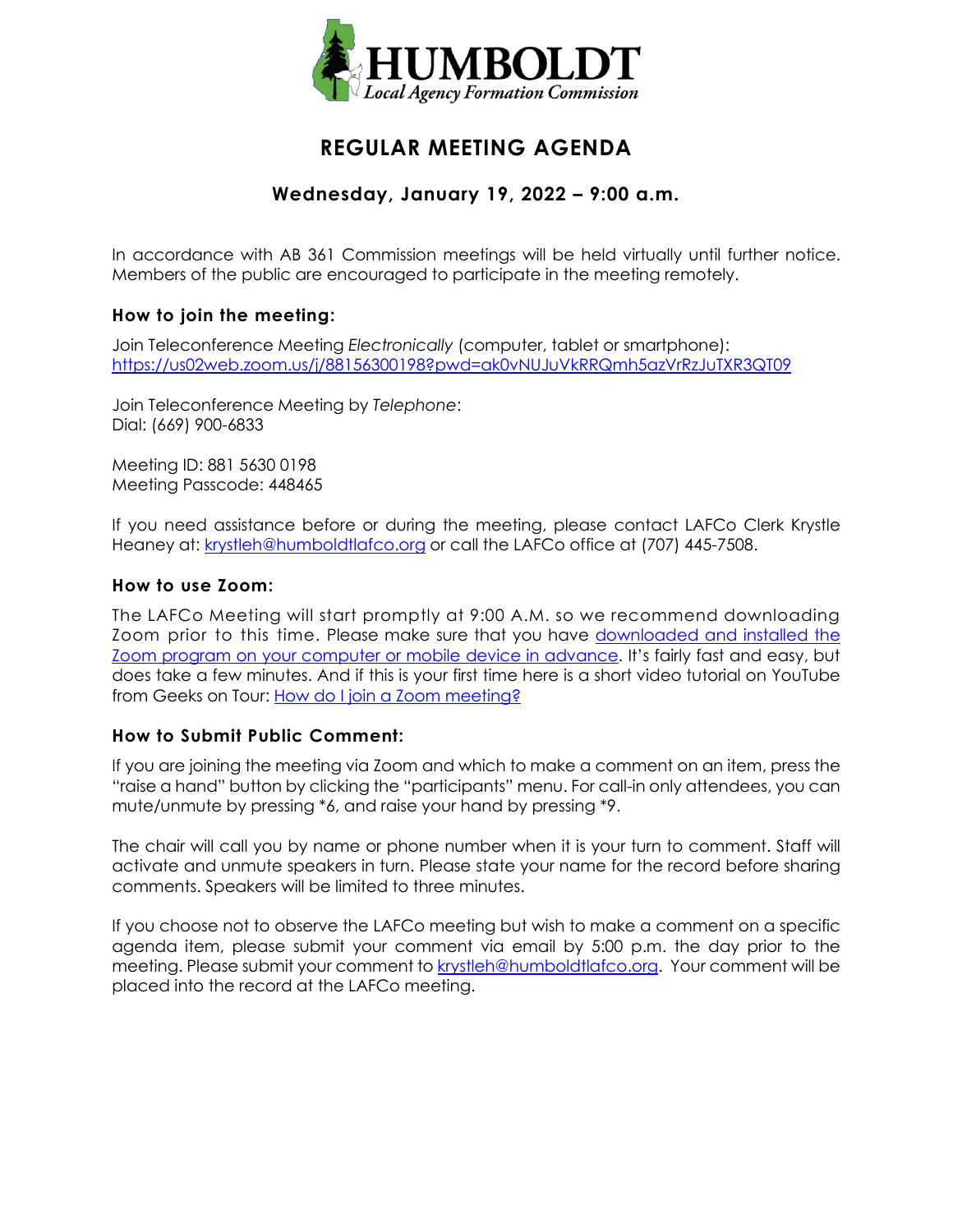

# **REGULAR MEETING AGENDA**

# **Wednesday, January 19, 2022 – 9:00 a.m.**

- **1. CALL TO ORDER**
- **2. FLAG SALUTE**
- **3. ROLL CALL**

# **4. PUBLIC COMMENTS**

Any person may address the Commission concerning a non-agenda item during this time. However, the Commission cannot discuss or take action on a matter not listed on the agenda.

# **5. CONSENT CALENDAR**

All consent items are considered routine and may be enacted by the Commission under one motion. With concurrence of the Chair, a Commissioner may request that an item be removed for discussion.

- **A) AB 361 for Continued Remote Meetings**
- **B) Approval of November 17, 2021 Regular Meeting Minutes**
- **C) Meeting Calendar for 2022**
- **D) Letter of Appreciation for Outgoing CALAFCO Executive Director Pamela Miller**

#### **6. BUSINESS ITEMS**

Business items are for review and possible action by the Commission.

- **A) Designation of Chair and Vice Chair**
- **B) Mid-Year Financial Report for Fiscal Year 2021-22**

#### **7. PUBLIC HEARING ITEMS**

Any member of the public may address the Commission on scheduled public hearing items. The Chair may regulate the order of such presentations and reserves the right to limit the time allowed for each person to speak.

# **A) Municipal Service Review and Sphere of Influence Update for the Manila Community Services District (continued from November 17, 2021 meeting)**

# **8. INFORMATIONAL AND CONTINUING ITEMS**

An applicant or member of the public may provide comments on an item at the discretion of the Chair. General direction to staff for future action may be provided by Commissioners.

- **A) 2022 LAFCo Strategy Session**
- **B) Status of Expiring Commissioner Terms in 2022**
- **C) Status of MSR Preparations**
- **D) Status of Current and Future Proposals**